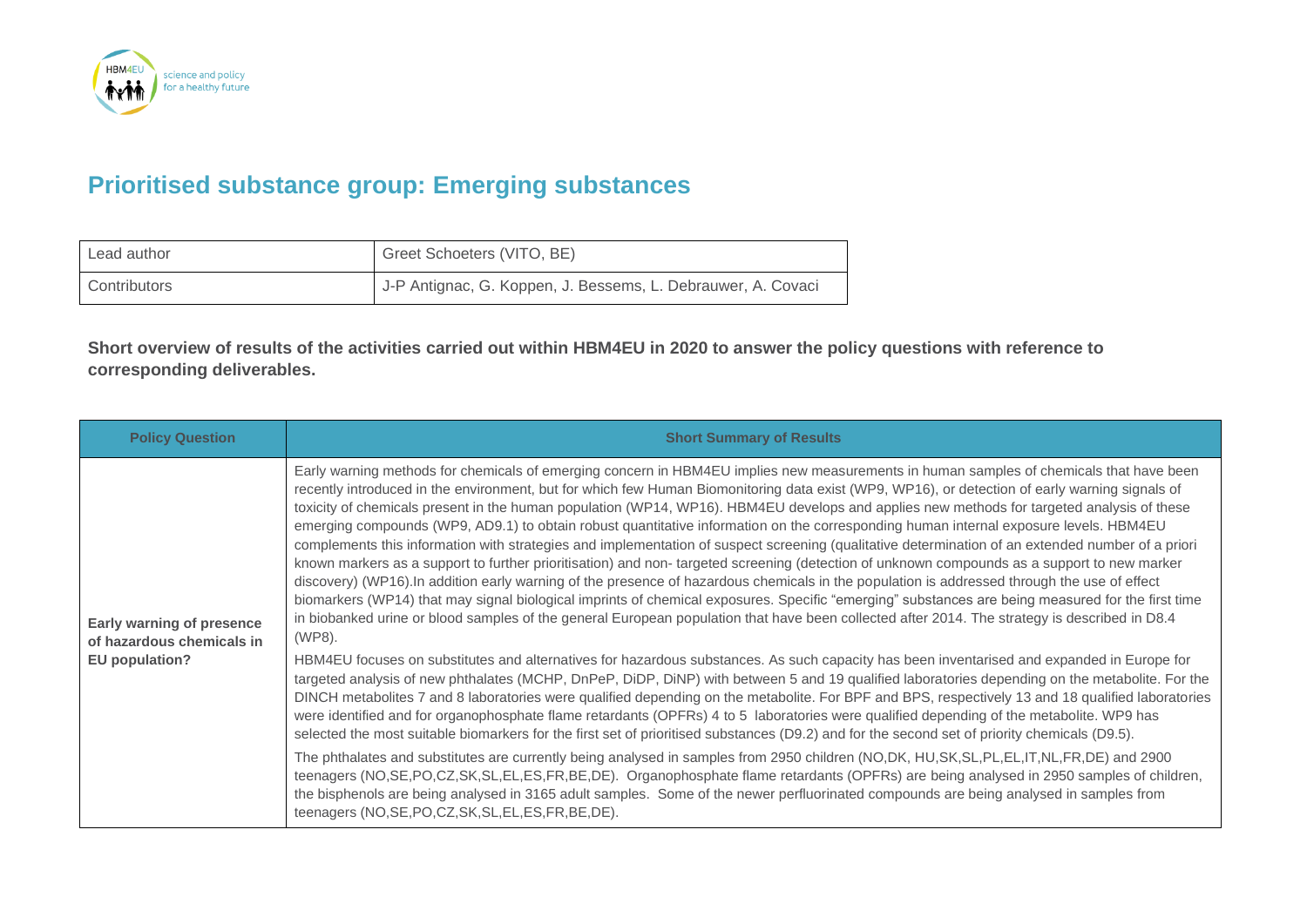| <b>Policy Question</b>                                                         | <b>Short Summary of Results</b>                                                                                                                                                                                                                                                                                                                                                                                                                                                                                                                                                                                                                                                                                                                                                                                                                                                                                                                                                                                                                                                                                               |
|--------------------------------------------------------------------------------|-------------------------------------------------------------------------------------------------------------------------------------------------------------------------------------------------------------------------------------------------------------------------------------------------------------------------------------------------------------------------------------------------------------------------------------------------------------------------------------------------------------------------------------------------------------------------------------------------------------------------------------------------------------------------------------------------------------------------------------------------------------------------------------------------------------------------------------------------------------------------------------------------------------------------------------------------------------------------------------------------------------------------------------------------------------------------------------------------------------------------------|
|                                                                                | Furthermore, new methods have been developed for detection of urinary metabolites of some reprotoxic classified and EU-regulated phthalates<br>such as di(methoxyethyl) phthalate (DMEP), di-iso/npentyl phthalate (Di/nPeP), di-iso/n-hexyl phthalate (Di/nHexP) and di-C7-11 branched and<br>linear alkyl ester phthalate (DHNUP). Smallscale ICIs are currently performed in order to expand the phthalate methodology for inclusion of these<br>biomarkers for HBM investigations in the general population. Also, for analysis of CrVI in exhaled breath condensate (EBC) SOPs have been<br>developed and a small sale ICI has been organised to allow implementation and generation of HBM data in the occupational studies.                                                                                                                                                                                                                                                                                                                                                                                            |
|                                                                                | To identify new emerging substances, 5 European laboratories have joined forces and are applying their suspect screening capabilities to analyse<br>160 human urine/blood samples from various cohorts. They used a predefined list of suspect markers for which the expected detected signal<br>characteristics have been inventoried within a MS reference laboratory. Based on this list, they identified dozens of markers from various substance<br>groups including those for pesticides, plasticisers, UV-filters, and PFAS. Several were detected with high frequencies which demonstrates their<br>widespread presence in the populations of various EU countries (D16.4).                                                                                                                                                                                                                                                                                                                                                                                                                                           |
|                                                                                | Another proof-of-concept illustrating the WP16 outputs is concerning the particular suspect screening of pesticides and their metabolites in human<br>urine samples. The aim is to annotate a maximal number of exposure markers present in urine samples that are being collected in mother-child pairs<br>of 5 different countries and in 2 different seasons (D15.6).                                                                                                                                                                                                                                                                                                                                                                                                                                                                                                                                                                                                                                                                                                                                                      |
|                                                                                | A user-friendly software module- haloseeker - has been developed as an open access resource to identify markers of exposure to halogenated<br>substances in human samples. It allows to handle large and complex datasets which are generated by LC-HRMS<br>(https://www.ncbi.nlm.nih.gov/pubmed/30758179). Special emphasis is on human samples collected in the early life period, considered as the most<br>vulnerable period of life and an important time window that should be protected from exposure to hazardous compounds. A first success story was<br>then obtained on breast milk samples where 4-hydroxy-chlorothalonil was identified without any a priori (D16.3). The same approach is applied to<br>meconium samples. 25 Spanish placenta samples have been also analysed using untargeted LC-HRMS profiling, metal, steroid hormones and<br>PFAS profiling and an array of bioassays has been applied on the samples (AD14.4). The results of the suspect and non-targeted chemical analysis<br>will be combined with the outcome of the bioassays to link the exposure profiles with biological activity. |
| <b>Inform REACH process to</b><br>identify substances of<br>potential concern? | The substances that fall under the 1st and 2nd priority substance groups of HBM4EU have been categorised according to existing knowledge of<br>internal exposure (WP4). Category C substances are substances for which HBM data are scarce or doesn't exists. Category D substances are<br>substances for which a toxicological concern exists but HBM data are not available. Suspect screening is recommended to explore the presence of<br>these chemicals in human samples and further prioritise the necessary investment in term of developing quantitative methods and the inclusion of<br>certain markers in HBM programs. Category E substances are substances not yet identified as of toxicological concern and for which no HBM data<br>are available. Non-targeted screening approaches are needed to identify yet unknown substances.                                                                                                                                                                                                                                                                           |
|                                                                                | The results of this categorisation for individual compounds of the prioritised substance groups in HBM4EU can be consulted in the scoping<br>documents on the substance specific web pages at the HBM4EU web site. It is the ambition of HBM4EU to move substances gradually towards<br>category A as more information in being collected.                                                                                                                                                                                                                                                                                                                                                                                                                                                                                                                                                                                                                                                                                                                                                                                    |
|                                                                                | To make progress for the identification of less well-known substances or yet unknown substances, a strategic EU database for QA/QC consolidated,<br>harmonised and sustainable annotation capability for markers of exposure has been produced under HBM4EU. Lists of known emerging chemicals<br>have been combined from 51 existing international databases of emerging chemicals to orientate the selection of compounds to be further<br>characterised (D16.1). The list contains more than 70 000 MS-ready structures with unique structural and stereochemistry properties and their exact<br>masses. Further 306,279 unique transformation structures are added to the list after simulation of phase 1 metabolism.                                                                                                                                                                                                                                                                                                                                                                                                    |